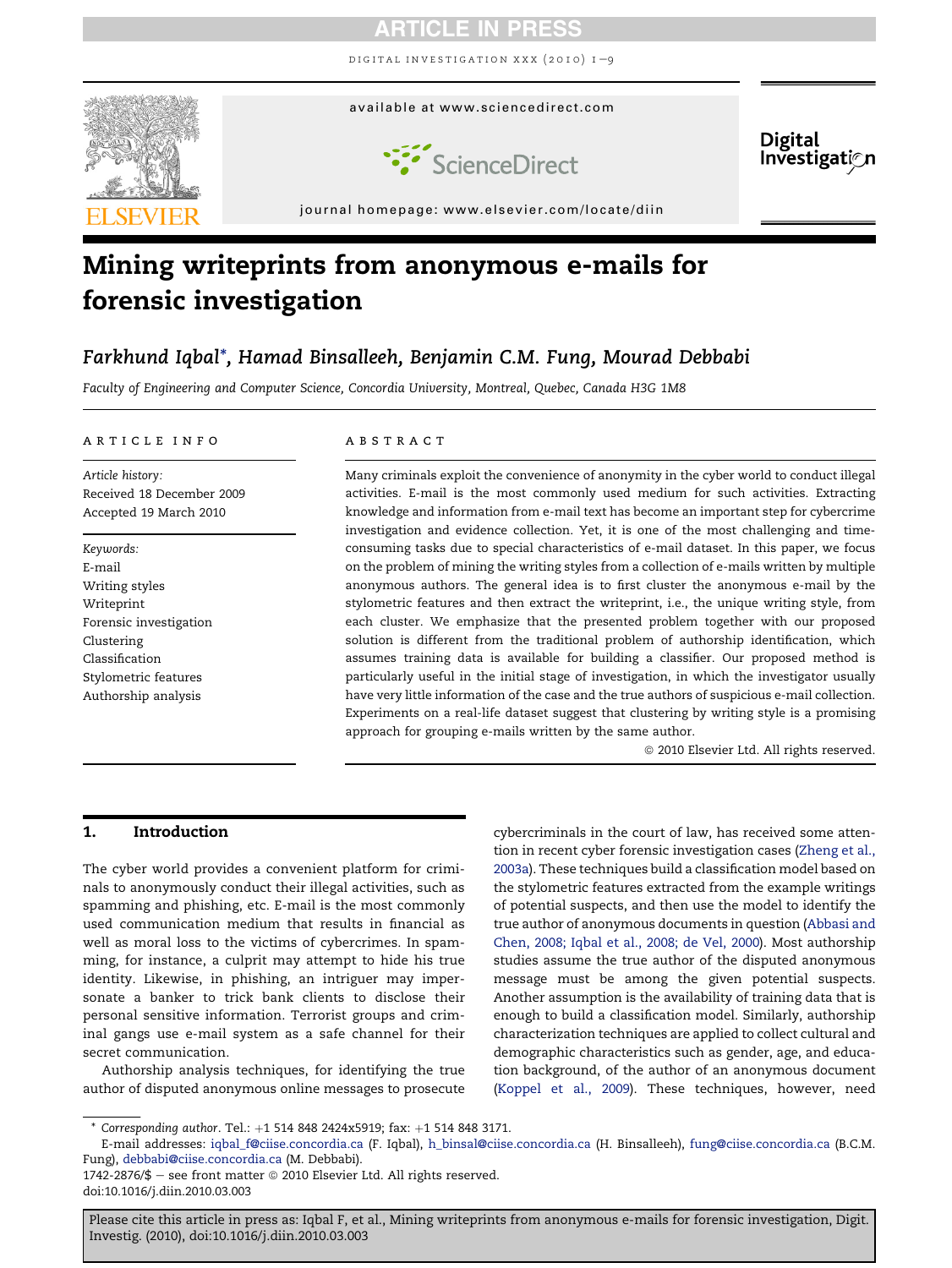sufficiently large training data of sample population to classify the author to one of the categories of gender, age, etc.

In our study we focus on the worst case scenario where neither the suspects' list nor training examples are available to the investigator. For instance, during the initial stage of an investigation, a crime investigator may not have any clue about the potential suspects of the given anonymous e-mails. Given a collection of suspicious anonymous e-mails E, presumably written by a group of unknown suspects with no sample writings. Furthermore, a forensic investigator, may or may not know the actual number of authors in E. To get a deeper insight into the writing styles of the given anonymous e-mails, the investigator can apply our proposed method. First, cluster the e-mails by the writing styles. Our study suggests that clustering is an effective approach for identifying e-mails written by the same authors. Then, extract the writeprint (c.f. fingerprint) [\(Li et al., 2006a\)](#page-8-0) from each group of e-mails. Writeprint is a set of writing style features that is specific enough to distinguish one author's e-mails from others [\(Li et al., 2006b\)](#page-8-0).

The major objective of this paper is to illustrate that clustering by writing style is a promising approach for grouping emails written by the same author. Our method provides the crime investigator a deep insight on the writing styles found in the given anonymous e-mails, in which the clusters and the extracted writeprint could serve as input information for higher-level data mining. To investigate the relative discriminating power of stylometric features, clustering is applied separately to each type (lexical, syntactic, structural and content-specific). In our experiments, we gauge the effects of varying the number of authors and the size of training set on the purity of clustering. Using visualization and browsing features of our developed tool, the investigator is able to explore the process of clusters formation and to evaluate clusters quality.

We summarize the contributions of this paper as follows.

### 1.1. Clustering based on stylometric features

Traditionally content-based clustering is used to identify the topic of discussion from a collection of documents. In contrast, this paper suggests that clustering the anonymous e-mail messages by writing styles is very effective for identifying e-mails written by the same author.

The current study dictates that stylometry-based clustering can be used to identify major groups of writing styles from an anonymous e-mail dataset. The claim is supported by experimental results performed on real-life e-mail corpus (Enron e-mail corpus [\(Cohen, 2004](#page-8-0))).

### 1.2. Preliminary information

Often, the investigator is provided with just a collection of anonymous suspicious e-mails and is asked to collect forensically relevant evidence from those unknown messages. Our proposed method can be used to initiate the investigation process by identifying groups of stylistics. The hypothesis is that every author has a unique (or nearly unique) writing style and clustering by stylometric features can group together e-mails of

the same author. This hypothesis is supported by extensive experimental results on a real-life dataset in Section [5.](#page-6-0)

#### 1.3. Cluster analysis

We propose a method and develop a tool for the investigator to visualize, browse, and explore the writing styles that are extracted from a collection of anonymous e-mails. The relative strength of different clustering algorithms is evaluated. Our study reveals the relative discriminating power of four different categories of stylometric features. Effects of the number of suspects as well as the number of messages per suspect on the clustering accuracy is addressed in this study.

#### 1.4. Leading to authorship analysis

The suspects' writeprints extracted by our approach can be used for authorship attribution [\(Iqbal et al., 2008](#page-8-0)) of disputed anonymous e-mails.

The rest of the paper is organized as follows: Section 2 reviews the literature in authorship analysis. Section [3](#page-3-0) formally defines the problem. Section [4](#page-3-0) presents the framework for clustering the e-mails by writing styles and mining writeprints. Section [5](#page-6-0) examines the effectiveness of our method on a real-life dataset. Section [6](#page-7-0) concludes the paper.

# 2. Related work

We provide a literature review of stylometric features in Section 2.1 followed by a description of special characteristics of e-mail dataset in Section [2.2](#page-2-0). State-of-the-art techniques developed for clustering e-mails are elaborated in Section [2.3](#page-3-0).

#### 2.1. Stylometric features

Traditionally, fingerprints were used to uniquely identify criminals. In the present era of computer and world wide web, the nature of most crimes as well as the tools used to commit crimes have changed. Traditional tools and techniques may no longer be applicable in prosecuting cyber criminals in a court of law. Stylistics or the study of stylometric features shows that individuals can be identified by their relatively consistent writing styles. The writing style of an individual is defined in terms of word usage, selection of special characters, composition of sentences and paragraphs and organization of sentences into paragraphs and paragraphs into documents.

Though, there is no such features set that is optimized and is applicable equally to all people and in all domains. However, previous authorship studies [\(Baayen et al., 1996; Burrows,](#page-8-0) [1987; de Vel et al., 2001; Zheng et al., 2003b\)](#page-8-0) contain lexical, syntactic, structural and content-specific features. A brief description and the relative discriminating capability of each type of these features are given below.

Lexical features are used to learn about the preferred use of isolated characters and words of an individual. Some of the commonly used character-based features are indexed  $1-8$  in [Table 1](#page-2-0). These include frequency of individual alphabets (26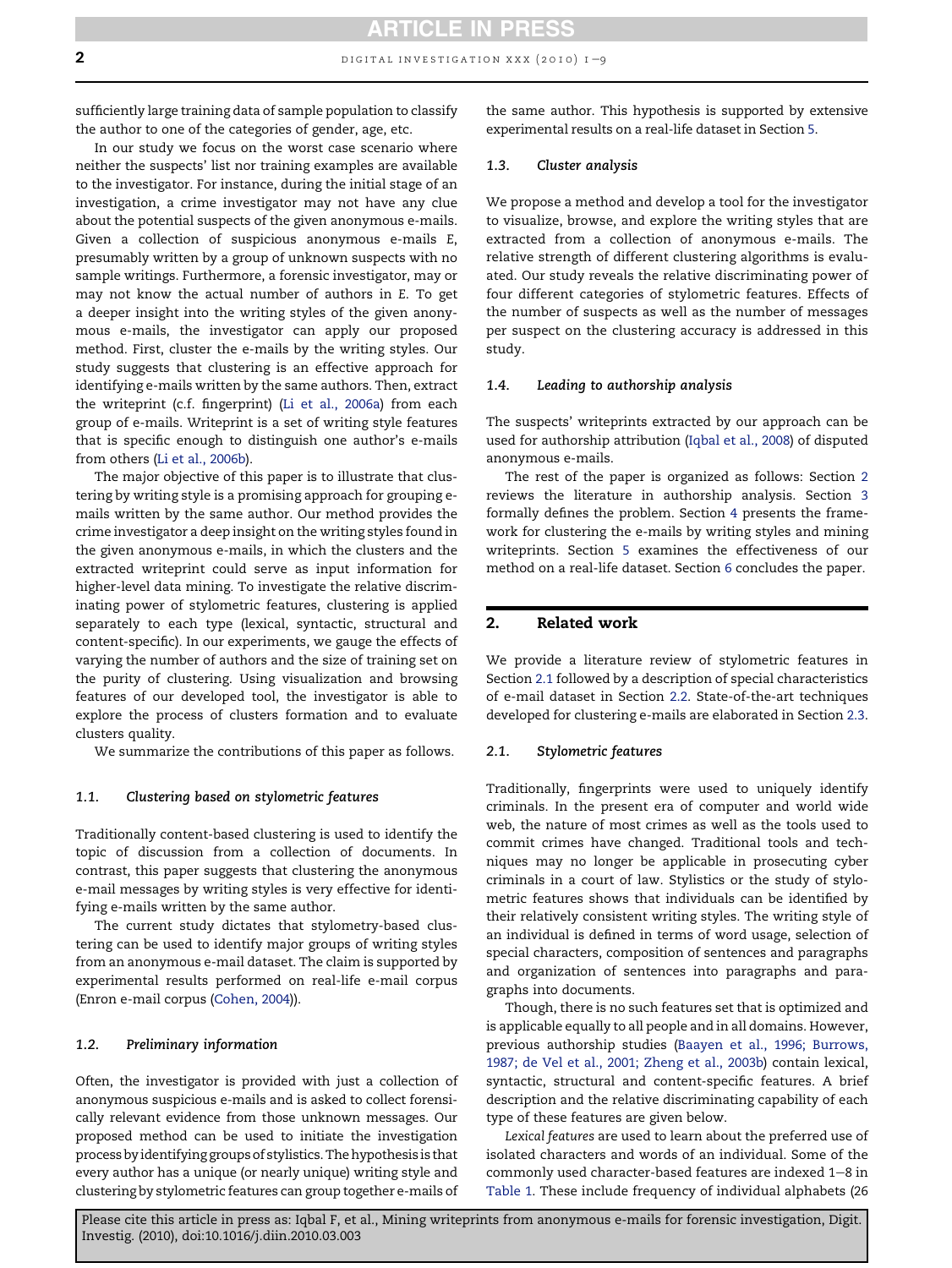# DIGITAL INVESTIGATION XXX (2010)  $1-\theta$  3

<span id="page-2-0"></span>

| Table 1 – Lexical and syntactic features. |                                                                                                                                                                                                                                                                                                                                                                                                      |  |  |  |
|-------------------------------------------|------------------------------------------------------------------------------------------------------------------------------------------------------------------------------------------------------------------------------------------------------------------------------------------------------------------------------------------------------------------------------------------------------|--|--|--|
| Features type                             | Features                                                                                                                                                                                                                                                                                                                                                                                             |  |  |  |
| Lexical                                   | 1. Character count (N)<br>character-based 2. Ratio of digits to N<br>3. Ratio of letters to N<br>4. Ratio of uppercase letters to N<br>5. Ratio of spaces to N<br>6 Ratio of tabs to N<br>7. Occurrences of alphabets (A-Z) (26 features)<br>8. Occurrences of special characters: $\langle \rangle \$   { }<br>$[$ $]/ \setminus \emptyset$ # $\sim$ + - * \$ ^ & ÷ (21 features)                   |  |  |  |
| Lexical<br>word-based                     | 9. Token count(T)<br>10. Average sentence length in terms of<br>characters<br>11. Average token length<br>12. Ratio of characters in words to N<br>13. Ratio of short words $(1-3$ characters) to T<br>14. Ratio of word length frequency distribution<br>to T (20 features)<br>15. Ratio of types to T<br>16. Vocabulary richness (Yule's K measure)<br>17. Hapax legomena<br>18. Hapax dislegomena |  |  |  |
| Syntactic<br>features                     | 19. Occurrences of punctuations, .?!:;'"<br>(8 features)<br>20. Occurrences of function words<br>(303 features)                                                                                                                                                                                                                                                                                      |  |  |  |

letters of English), total number of upper case letters, capital letters used in the beginning of sentences, average number of characters per word, and average number of characters per sentence. The use of such features indicates the preference of an individual for certain special characters or symbols or the preferred choice of selecting certain units. For instance, some people prefer to use '\$' symbol instead of word 'dollar', '%' for 'percent', and '#' instead of writing the word 'number'.

Word-based features including word length distribution, words per sentence, and vocabulary richness were very effective in earlier authorship studies [\(Yule, 1938, 1944;](#page-8-0) [Holmes, 1998](#page-8-0)). Recent studies on e-mail authorship analysis [\(de Vel et al., 2001; Zheng et al., 2006](#page-8-0)) indicate that word-based stylometry such as vocabulary richness is not very effective due to two reasons. First, e-mail messages and online documents are very short compared to literary and poetry works. Second, word-oriented features are mostly context dependent and can be consciously controlled by people.

Syntactic features, called style markers, consist of allpurpose function words such as 'though', 'where', 'your', punctuation such as '!' and ':', parts-of-speech tags and hyphenation (see Table 1). [Mosteller and Wallace \(1964\)](#page-8-0) were the first who showed the effectiveness of the so-called function words in addressing the issue of Federalist Papers. [Burrows \(1987\)](#page-8-0) used 30-50 typical function words for authorship attribution. Subsequent studies [\(Baayen et al.,](#page-8-0) [1996](#page-8-0)) validated the discriminating power of punctuation and function words. [Zheng et al. \(2006\)](#page-8-0) have used more than 300 function words. [Stamatatos et al. \(2000\)](#page-8-0) have used frequencies of parts-of-speech tags, passive account and nominalization count for authorship analysis and document genre identification.

Structural features are helpful in learning about how an individual organizes the layout and structure of his/her documents. For instance, how are sentences organized within paragraphs and paragraphs within documents. Structural features were first suggested by [de Vel et al. \(2001\)](#page-8-0) [\(Corney](#page-8-0) [et al., 2002\)](#page-8-0) for e-mail authorship attribution. In addition to the general structural features, they used features specific to e-mails such as the presence/absence of greetings and farewell remarks and their position within the e-mail body. Moreover, some people use first/last name as a signature while others prefer to include their job title and mailing address as well within e-mails. Malicious e-mails contain no signature and in some cases may contain fake signatures.

Content-specific features are used to characterize certain activities, discussion forums or interest groups by a few keywords or terms. For instance, people involving in cybercrimes (spamming, phishing, and intellectual property theft) commonly use (street words) 'sexy', 'snow', 'download', 'click here' and 'safe' etc. Usually term taxonomy built for one domain is not applicable in other domain and even vary from person to person in the same domain. [Zheng et al. \(2003b,](#page-8-0) [2006\)](#page-8-0) used around 11 keywords (such as 'sexy', 'for sale', and 'obo' etc.) from the cybercrime taxonomy in authorship analysis experimentations. A more comprehensive list of stylistic features including idiosyncratic features is used in [Abbasi and Chen \(2008\)](#page-8-0).

Idiosyncratic Features include common spelling mistakes such as transcribing 'f' instead of 'ph' say in phishing and grammatical mistakes such as sentences containing incorrect form of verbs. The list of such characteristics varies from person to person and is difficult to control. [Gamon \(2004\)](#page-8-0) claims to have achieved high accuracy by combining certain features including parts-of-speech trigrams, function word frequencies and features derived from semantic graphs.

#### 2.2. E-mail characteristics

The application of authorship analysis techniques to e-mail datasets is more challenging than historical and literary documents ([de Vel et al., 2001](#page-8-0)). Literary works are large collections, usually comprising of several sections, subsections and paragraphs. They follow definite grammatical rules and composition styles. They are usually written in a formal template. E-mails on the other hand, are short in length usually contain a few sentences or words. Therefore, it is hard to learn about the writing habits of people from their e-mails. [Ledger and Merriam \(1994\),](#page-8-0) for instance, established that authorship analysis results would not be significant for texts containing less than 500 words.

E-mails are often informal in contents and interactive in style. While writing especially informal e-mails, people may not pay attention to their spelling and grammatical mistakes. Therefore, analytical techniques that are successful in authorship analysis of literary and historic collections may not have the same analytical power on e-mail datasets.

Certain aspects of e-mail documents are rich sources of information. An e-mail has a header, subject, and body. Headers contain information about the path traveled by the email, time stamps, e-mail client information, sender and recipient addresses and recipient responses. Some messages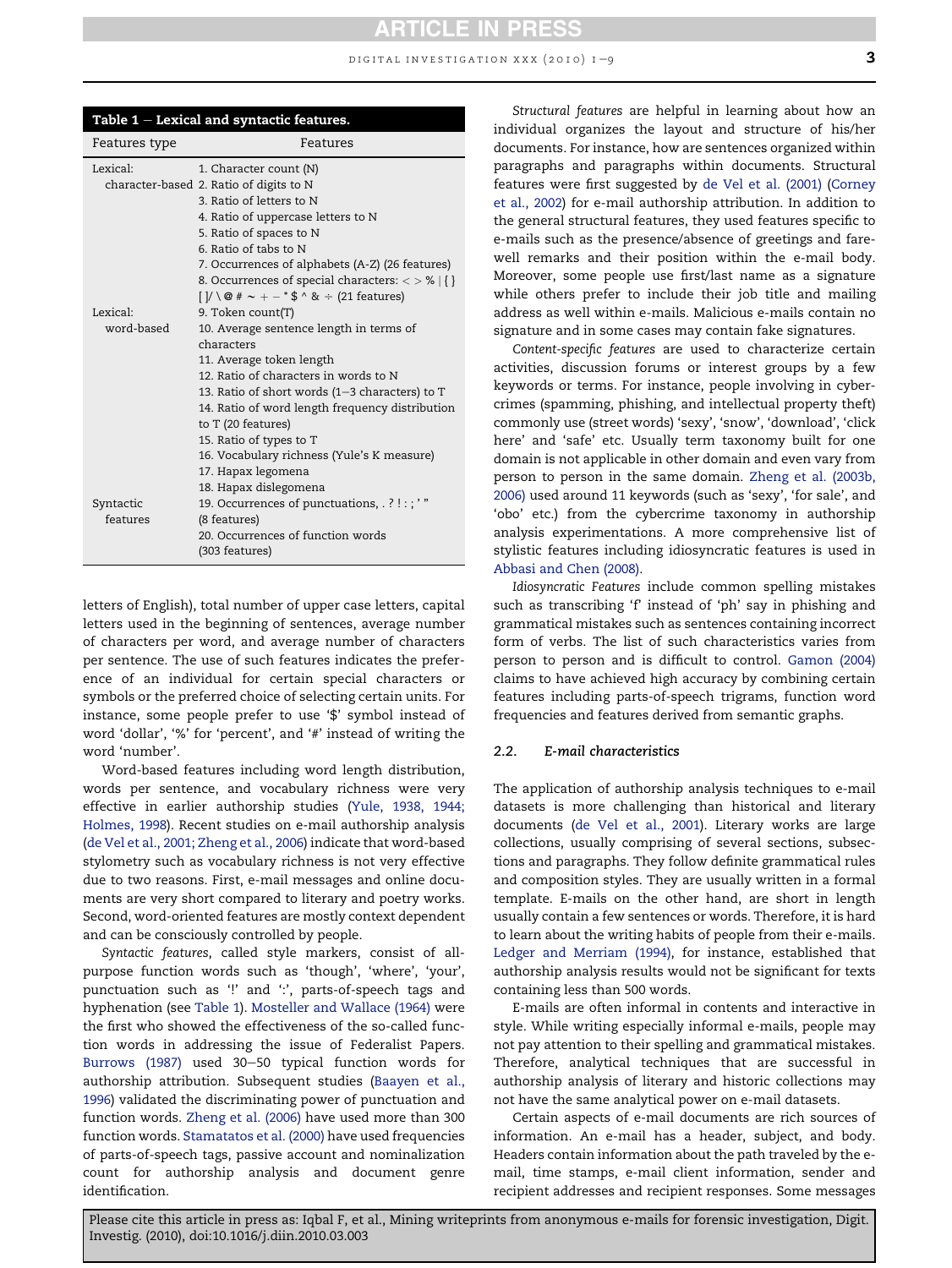<span id="page-3-0"></span>are accompanied by one or more attachments. Such additional information is mostly helpful in learning about the writing styles and behavior of a user. [de Vel et al. \(2001\)](#page-8-0) discovered that when applied together with other stylometric features, structural features are very successful in discriminating the writing styles of the authors.

### 2.3. E-mail cluster analysis

To collect creditable evidence against a cybercriminal, a forensic investigator would need to perform several different kinds of analysis. For instance, he/she may want to retrieve all those e-mails which talk about certain crimes say drug, pornography, hacking or terrorism, etc. This could be achieved by simple keyword searching or more efficiently by using traditional content-based clustering technique [\(Li et al.,](#page-8-0) [2006a](#page-8-0)). Similarly, an investigator may want to visualize the general communication patterns of a suspect within his/her community. This could be achieved by using the techniques of social networking and behavior modeling ([Stolfo et al., 2006\)](#page-8-0). To identify the true author of a disputed anonymous e-mail, different machine learning techniques (e.g. discussed in [Iqbal](#page-8-0) [et al., 2008; Abbasi and Chen, 2008\)](#page-8-0) can be used.

[Holmes and Forsyth \(1995\)](#page-8-0) and [Ledger and Merriam \(1994\)](#page-8-0) were among the pioneers who applied multivariate clustering techniques to text dataset. Later [Baayen et al. \(1996\)](#page-8-0) performed stylometric clustering in authorship attribution. They considered merely data-driven features, the term used in [Aaronson \(1999\)](#page-8-0), which include word frequency, letter frequency and sentence length, etc. [Aaronson \(1999\)](#page-8-0) studied the effects of data-driven features, syntactic features and combination of them. By syntactic features they mean the grammar rules that are extracted by using language parser. They claimed that the clustering accuracy is significantly better than the previous studies.

[Abbasi and Chen \(2008\)](#page-8-0) studied the effects of stylometric features on similarity detection by employing Principal Component Analysis (PCA) and their newly proposed technique, called Writeprints. To the best of our understanding we have not seen any study which addresses all the questions stated in the problem statement.

The traditional content-based clustering ([Li et al., 2006a\)](#page-8-0), where each e-mail is represented as a 'bag of words', is not appropriate in the context of the problem studied in this paper. Initially, [Holmes and Forsyth \(1995\)](#page-8-0) applied Principal Component Analysis (PCA) for stylometry-based clustering. Later on [Ledger and Merriam \(1994\)](#page-8-0) performed clustering for authorship analysis on text datasets.

[Li et al. \(2006a\)](#page-8-0) applied content-based clustering on e-mails by employing their proposed algorithm. They used to feed email subject to a Natural Language (NL) parser. Output of the parser is then given to their proposed algorithm to generalize them to what they called meaningful Generalized Sentence Patterns (GSP). Using GSP as a false class label, clustering is performed in a supervised manner. Work of [Li et al. \(2006a\)](#page-8-0) was limited to the e-mail subject and it suffered from GSP redundancy.

Internet-based reputation system, used in online market, is manipulated by the use of multiple aliases of the same individual. [Novak et al. \(2004\)](#page-8-0) have proposed a new algorithm to identify when two aliases belong to the same individual while preserving the privacy. The technique was successfully applied to postings of different bulletin boards with achieving more than 90% accuracy. To address the same issue of anonymity [Abbasi et al., \(2008\), Abbasi and Chen \(2008\)](#page-8-0) have proposed a novel technique called Writeprints for authorship identification and similarity detection. They have used an extended feature list including idiosyncratic features in their experimentations. In similarity detection part, they take an anonymous entity and compare it with all other entities and then calculate a score. If the score is above a certain predefined value the entity in hand is clustered with the matched entity.

# 3. The problem

The problem addressed in this paper is stated as: a forensic investigator has a collection of suspicious anonymous e-mails E. The e-mails are (presumably) written by K suspects, but the investigator may or may not know the number of suspects in advance. The investigator wants to get an insight into the writing styles of an e-mail collection E, and wants to identify major groups of writing styles called writeprints  $\{WP_1,...,WP_k\}$ in E. Our objective is to develop a framework that allows the investigator to extract stylometric features from E and group e-mails E into clusters by stylometric features. In this paper, we propose a method and develop a tool for the investigator to visualize, browse, and explore the writing styles, found in a collection of anonymous e-mails E.

We measure discriminating capabilities of different stylometric features in e-mail data clustering. For example, if different collections of e-mails are written on distinct topics, content-specific features may give better clustering results than style markers. This study also focuses on evaluating different state-of-the-art clustering algorithms and determining which algorithm is more suitable in a specific scenario. For instance, EM may be a better option if an investigator does not have any clue about the number of authors contributing to a dataset. Likewise, our study will help users understand the internal structure of an e-mail corpus in terms of different writing style features and to decide on how to narrow down the investigation.

# 4. Our method

The general idea of our proposed method, depicted in [Fig. 1](#page-4-0), can be summarized in five phases: (1) Pretreatment: includes extracting e-mail body and applying standard preprocessing techniques of cleaning, tokenization, and stemming. At the end of first phase, a list of all the tokens including stemmed words is obtained. (2) Stylometric features extraction: is employed to identify the pertinent writing style features found in the anonymous e-mail dataset. Then each e-mail is converted into a vector of numbers. (3) Stylometry-based clustering: is applied to identify major groups of stylistics belonging to different authors. (4) Frequent patterns mining: is applied to unveil hidden association among different stylometric features. (5) Writeprint mining: provided that each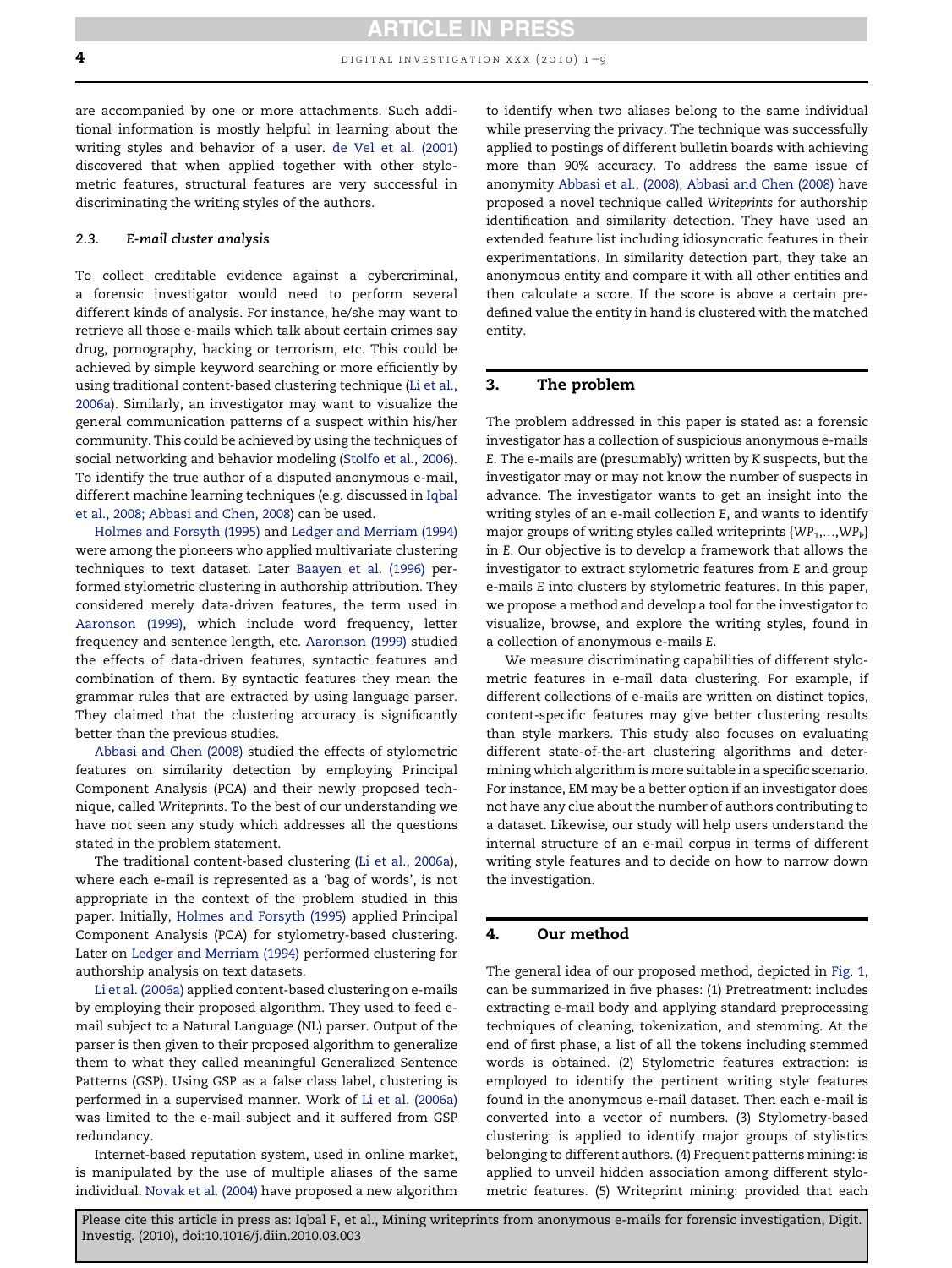DIGITAL INVESTIGATION XXX  $(2010)$   $1-9$  5

<span id="page-4-0"></span>

Fig. 1 – Mining WritePrints  ${WP_1,...,WP_k}$  from anonymous e-mails E.

cluster of e-mails obtained in phase three is written by the same author, we can extract the writeprint from each cluster that represent the unique writing style of one author.

#### 4.1. Pre-treatment

Each e-mail is converted into a stream of characters. Using Java tokenizer API, each character stream is converted into tokens or words. Unlike content-based clustering ([Li et al.,](#page-8-0) [2006a\)](#page-8-0), in which syntactic features are usually dropped, we calculate these features. In our experiments, we have used more than 300 function words that are listed in [Table 1](#page-2-0). A word may appear in different forms which usually increase dimensionality of the features set. To converge all such variations of the same word to its root, stemming algorithms are applied. Porter2 [\(Porter, 1980; Paice, 1990](#page-8-0)) is a popular stemming algorithm used by data mining and Natural Language Processing (NLP) community. We modified Porter2 by adding some more rules to fit it into our proposed approach.

Certain word sequences like 'United States of America' and 'United Arab Emirates' etc. often appear together. Therefore, we developed a module to automatically scan those sequences and treat them as single tokens. This help in reducing the features dimensionality. Using vector space model representation, each e-mail  $\mu_i$  is converted into an ndimensional vector of features  $\mu_i = \{F_1, \ldots, F_n\}$ . Once all e-mails are converted into feature vectors, normalization is applied to

the columns as needed. The purpose of normalization is to limit values of a certain feature to [0,1] and thus avoid overweighing some attribute by others.

### 4.2. Features extraction

The total number of stylometric features discovered so far exceeds 1000 [\(Abbasi and Chen, 2008\)](#page-8-0). In our experiments we have used 419 features (listed in [Table 1](#page-2-0) and Table 2). In general, there are two types of features. The first type is a numerical value, e.g., the frequencies of some individual characters and punctuation. Numerical values are normalized to [0, 1] by dividing all the occurrences of a feature item by the maximum. Normalization is applied across the entire collection of e-mails. The second type is a binary value, e.g., whether an e-mail has greetings or not ?. Certain features are calculated by applying certain functions like Yule's K measure to compute vocabulary richness.

Some features are extracted by calculating the ratios of other known features. For instance, computing ratio of wordlength frequency distribution to total number of words (W) is considered as a separate feature. Once feature extraction is done, each e-mail is represented as a vector of feature values. In this study we focus more on using structural features as they play significant role in distinguishing writing styles.

Features indexed at  $1-8$  involves calculation of frequencies of individual characters. Upper case letters appearing in the beginning of a sentence are counted separately. Different words of length 1-3 characters (such as 'is', 'are', 'or', 'and' etc.) are mostly context-independent and are considered as a separate feature. Frequencies of words of various lengths 1-20 characters (indexed at 14) are counted separately. Hepax Legomena and Hapax dislegomena are the terms used for once-occurring and twice-occurring words. As mentioned earlier, we have used more than 300 function words (indexed at 20).

Structural feature, given at index 21 in Table 2, is of type boolean. It checks whether an e-mail has welcoming and

| Table 2 - Structural features. |                                               |  |  |  |  |  |
|--------------------------------|-----------------------------------------------|--|--|--|--|--|
| Features type                  | Features                                      |  |  |  |  |  |
| Structural                     | 21. Lines in an e-mail                        |  |  |  |  |  |
| features                       | 22. Sentence count                            |  |  |  |  |  |
|                                | 23. Paragraph count                           |  |  |  |  |  |
|                                | 24. Presence/absence of greetings             |  |  |  |  |  |
|                                | 25. Has tab as separators between paragraphs  |  |  |  |  |  |
|                                | 26. Has blank line between paragraphs         |  |  |  |  |  |
|                                | 27. Presence/absence of separator between     |  |  |  |  |  |
|                                | paragraphs                                    |  |  |  |  |  |
|                                | 28. Average paragraph length in terms         |  |  |  |  |  |
|                                | of characters                                 |  |  |  |  |  |
|                                | 29. Average paragraph length in terms         |  |  |  |  |  |
|                                | of words                                      |  |  |  |  |  |
|                                | 30. Average paragraph length in terms         |  |  |  |  |  |
|                                | of sentences                                  |  |  |  |  |  |
|                                | 31. Use e-mail as signature                   |  |  |  |  |  |
|                                | 32. Use telephone as signature                |  |  |  |  |  |
|                                | 33. Use URL as signature                      |  |  |  |  |  |
| Domain-specific                | 34. agreement, team, section, good, parties,  |  |  |  |  |  |
| features                       | office, time, pick, draft, notice, questions, |  |  |  |  |  |
|                                | contracts, day (13 features)                  |  |  |  |  |  |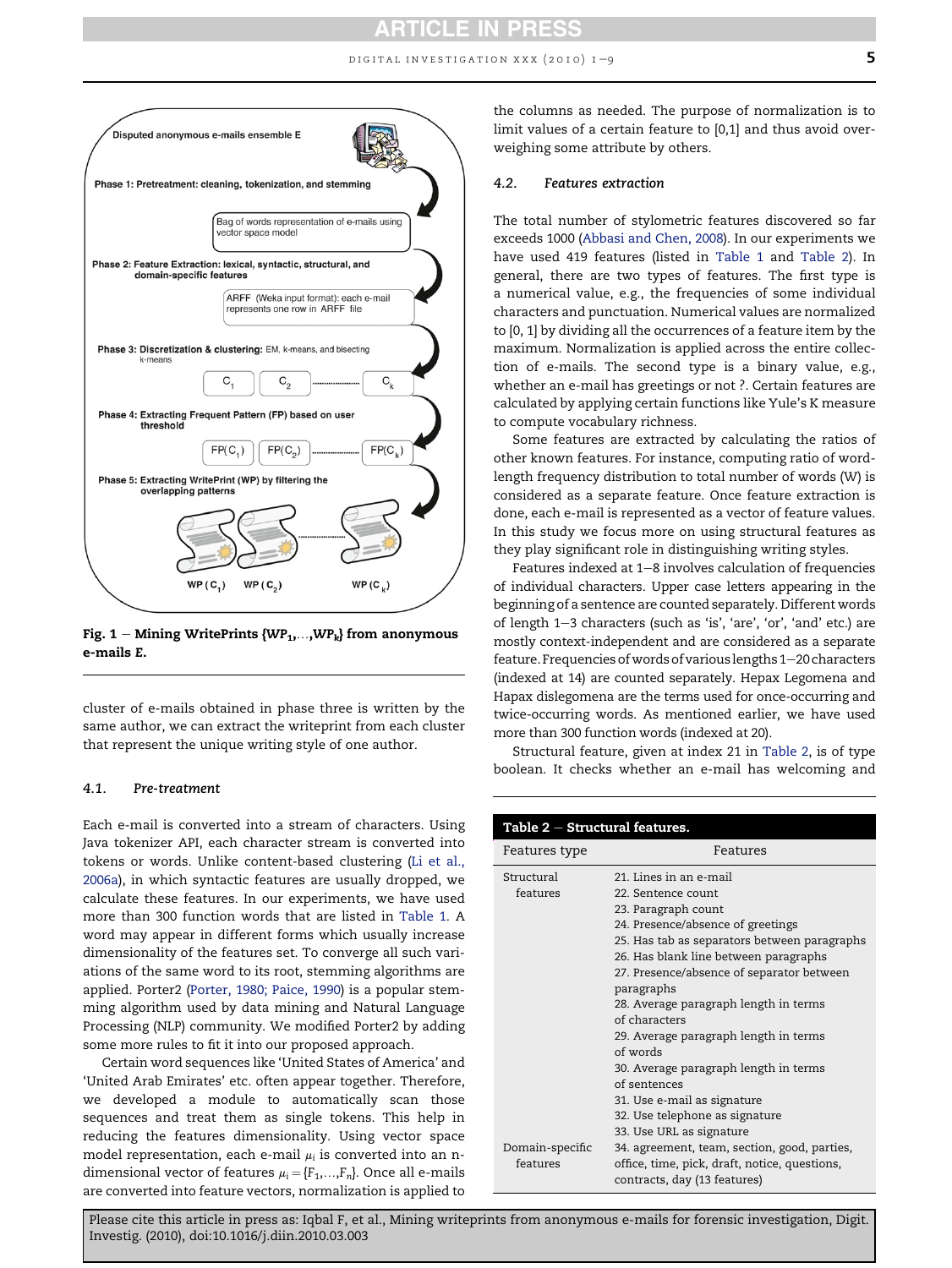<span id="page-5-0"></span>farewell greetings. Paragraph separator can be a blank line or just a tab/indentation or there may be no separator between paragraphs. For content-specific features, we selected about 13 high frequency words from the Enron e-mail dataset. The words are listed at index 34 in [Table 2.](#page-4-0)

### 4.3. Clustering

Clustering is the process of grouping similar objects together. Intuitively, the resulting cluster solution should have high intra-cluster similarity, but low inter-cluster similarity. In the context of our studied problem, e-mails in the same cluster should have similar writing styles, but e-mails in different clusters should have different writing styles.

Our proposed method is evaluated by using three clustering algorithms: Expectation Maximization (EM), k-means, and bisecting k-means. K-means and bisecting k-means are the most commonly used formulae. Expectation Maximization (EM) algorithm, first proposed in [Dempster et al. \(1977\)](#page-8-0), is often employed where it is hard to predict the value of K (number of clusters). For instance, during forensic analysis of anonymous e-mails, the investigator may not know the total number of authors (or different writing styles) within that collection. In a more common scenario, a user may want to validate the results obtained by other clustering algorithms say k-means, or bisecting k-means.

To measure the purity of resultant clusters and validate our experimental results, the commonly used formula called Fmeasure is applied [\(Fung et al., 2003](#page-8-0)). F-measure is derived from precision and recall, which are the accuracy measures commonly employed in the field of Information Retrieval (IR). The three functions are shown by the following mathematical equations.

$$
recall(N_p, C_q) = \frac{O_{pq}}{|N_p|}
$$
\n(1)

$$
precision(N_p, C_q) = \frac{O_{pq}}{|C_q|}
$$
 (2)

$$
F(N_p, C_q) = \frac{2 * recall(N_p, C_q) * precision(N_p, C_q)}{recall(N_p, C_q) + precision(N_p, C_q)}
$$
\n(3)

where  $O_{pa}$  is the number of members of actual (natural) class  $N_p$  in cluster  $C_q$ ,  $N_p$  is the actual class of a data object  $O_{pq}$  and  $C_q$ is the assigned cluster of  $O_{pq}$ .

We have developed a software toolkit that can be used to perform the entire writing style mining process. Its GUI interface helps a user in features selection, algorithm selection, and parameter selection (such as the number of clusters, etc.). This will help gauge the relative strength of each type of writing style features in discriminating the styles of different people. Our software tool has the capability to compare different clustering algorithms and select an appropriate algorithm for particular e-mail dataset by determining which algorithm perform better within a certain context.

#### 4.4. Mining Frequent Patterns (FP)

Once clusters  $\{C_1,...,C_k\}$  are formed, each of these clusters is used to determine the writing style contained in that

Table  $3$  – Feature items extracted from e-mail clusters of ensemble E.

|                | Cluster Message Feature $F_1$ |          |              |                                                                                           |              | Feature $F_2$ |              |              | Feature $F_3$ |          |
|----------------|-------------------------------|----------|--------------|-------------------------------------------------------------------------------------------|--------------|---------------|--------------|--------------|---------------|----------|
| C              | $\mu$                         |          |              | $F_1$ , 1 $F_1$ , 2 $F_1$ , 3 $F_2$ , 1 $F_2$ , 2 $F_2$ , 3 $F_3$ , 1 $F_3$ , 2 $F_3$ , 3 |              |               |              |              |               |          |
| $C_1$          | $\mu_1$                       | 0        | 1            | $\Omega$                                                                                  | 0            | 0             | 1            | $\Omega$     | $\Omega$      | 1        |
| $C_1$          | $\mu_2$                       | $\Omega$ | $\mathbf{1}$ | $\Omega$                                                                                  | $\Omega$     | $\Omega$      | $\mathbf{1}$ | $\Omega$     | $\Omega$      | 1        |
| $C_1$          | $\mu_3$                       | 0        | 1            | $\mathbf 0$                                                                               | $\Omega$     | 1             | $\Omega$     | $\Omega$     | $\Omega$      | 1        |
| $C_1$          | $\mu_4$                       | 1        | $\Omega$     | $\Omega$                                                                                  | $\Omega$     | $\Omega$      | $\mathbf{1}$ | $\Omega$     | $\Omega$      | 1        |
| C <sub>2</sub> | $\mu$ <sub>5</sub>            | 1        | 0            | $\mathbf 0$                                                                               | 0            | 1             | $\Omega$     | $\Omega$     | 1             | $\Omega$ |
| C <sub>2</sub> | $\mu_6$                       | 1        | $\Omega$     | $\Omega$                                                                                  | $\Omega$     | $\mathbf{1}$  | $\Omega$     | $\Omega$     | $\Omega$      | 1        |
| C <sub>2</sub> | $\mu_7$                       | 1        | $\Omega$     | $\Omega$                                                                                  | $\mathbf{1}$ | 0             | $\Omega$     | $\Omega$     | $\Omega$      | 1        |
| $C_3$          | $\mu_8$                       | 0        | 1            | $\Omega$                                                                                  | $\mathbf{1}$ | $\Omega$      | $\Omega$     | $\mathbf{1}$ | $\Omega$      | $\Omega$ |
| $C_3$          | $\mu_{9}$                     | 0        | $\Omega$     | $\mathbf{1}$                                                                              | $\mathbf{1}$ | $\Omega$      | $\Omega$     | $\mathbf{1}$ | $\Omega$      | $\Omega$ |
| $C_3$          | $\mu_{10}$                    | 0        | $\mathbf{1}$ | $\Omega$                                                                                  | $\mathbf{1}$ | $\Omega$      | $\Omega$     | $\Omega$     | 1             | $\Omega$ |
| $C_3$          | $\mu_{11}$                    | 0        | $\mathbf{1}$ | $\mathbf 0$                                                                               | $\mathbf{1}$ | 0             | $\Omega$     | $\mathbf{1}$ | $\Omega$      | $\Omega$ |

particular cluster  $C_i$ . Intuitively, the "writing style" in an ensemble of e-mails E is a combination of a subset of feature items that frequently occurs together in certain e-mails  $\{\mu_1, \ldots, \mu_n\}$  $\mu_n$ } $\in$  E. For instance, a person may use certain formal words with nearly the same proportion in most of his formal e-mails. By feature items we mean the discretized value of a feature, discussed in next paragraph. We capture such frequently occurred patterns by concept of frequent itemset ([Agrawal et al.,](#page-8-0) [1993\)](#page-8-0), in a way similar to the one described in [Iqbal et al.](#page-8-0) [\(2008\).](#page-8-0) The process consists of two major steps. (1) Patterns (P) extraction, and (2) Frequent Patterns (FP) calculation. Below, we first define what exactly writing styles and frequent patterns mean.

Let  $F = \{F_1,...,F_n\}$  be a set of features as shown in [Table 1](#page-2-0) and [Table 2.](#page-4-0) To fit into the method of frequent itemset [\(Agrawal](#page-8-0) [et al., 1993\)](#page-8-0), we discretize each feature  $F_i$  into some intervals  ${F_{i,1},...,F_{i,j}}$ , where each  $F_{i,b} \in {F_{i,1},...,F_{i,j}}$  denotes a feature item  $b$  of a feature  $F_i$  (as shown in Table 3). Unlike our previous work ([Iqbal et al., 2008\)](#page-8-0) that discretized feature values into equal number of intervals, we ask the user to specify maximum number of occurrences per interval. For each numerical feature, we divide the value into two groups G1 and G2. Each group is in turn divided into two subgroups subject to the condition that number of occurrences (within a group) exceeds the threshold. The process is repeated until all the feature occurrences are grouped. With the proposed method the interval size as well as the total number of intervals is determined dynamically for each feature.

| Table $4$ – Patterns extracted from ensemble E. |                                          |                                                                |  |  |
|-------------------------------------------------|------------------------------------------|----------------------------------------------------------------|--|--|
| Cluster(C)                                      | E-mail $(\mu)$                           | Pattern(P)                                                     |  |  |
| C <sub>1</sub>                                  | $\mu_1$<br>$\mu_2$                       | ${F_{1,2}, F_{2,3}, F_{3,3}}$<br>${F_{1,2}, F_{2,3}, F_{3,3}}$ |  |  |
|                                                 | $\mu_3$                                  | ${F_{1,2}, F_{2,2}, F_{3,3}}$<br>${F_{1,1}, F_{2,3}, F_{3,3}}$ |  |  |
| $C_{2}$                                         | $\mu_4$<br>$\mu$ <sub>5</sub>            | ${F_{1,1}, F_{2,2}, F_{3,2}}$                                  |  |  |
|                                                 | $\mu$ <sub>6</sub><br>$\mu$ <sub>7</sub> | ${F_{1,1}, F_{2,2}, F_{3,3}}$<br>${F_{1,1}, F_{2,1}, F_{3,3}}$ |  |  |
| $C_{3}$                                         | $\mu_{8}$<br>$\mu_{9}$                   | ${F_{1,2}, F_{2,1}, F_{3,1}}$<br>${F_{1,3}, F_{2,1}, F_{3,1}}$ |  |  |
|                                                 | $\mu_{10}$                               | ${F_{1,2}, F_{2,1}, F_{3,2}}$                                  |  |  |
|                                                 | $\mu_{11}$                               | ${F_{1,2}, F_{2,1}, F_{3,1}}$                                  |  |  |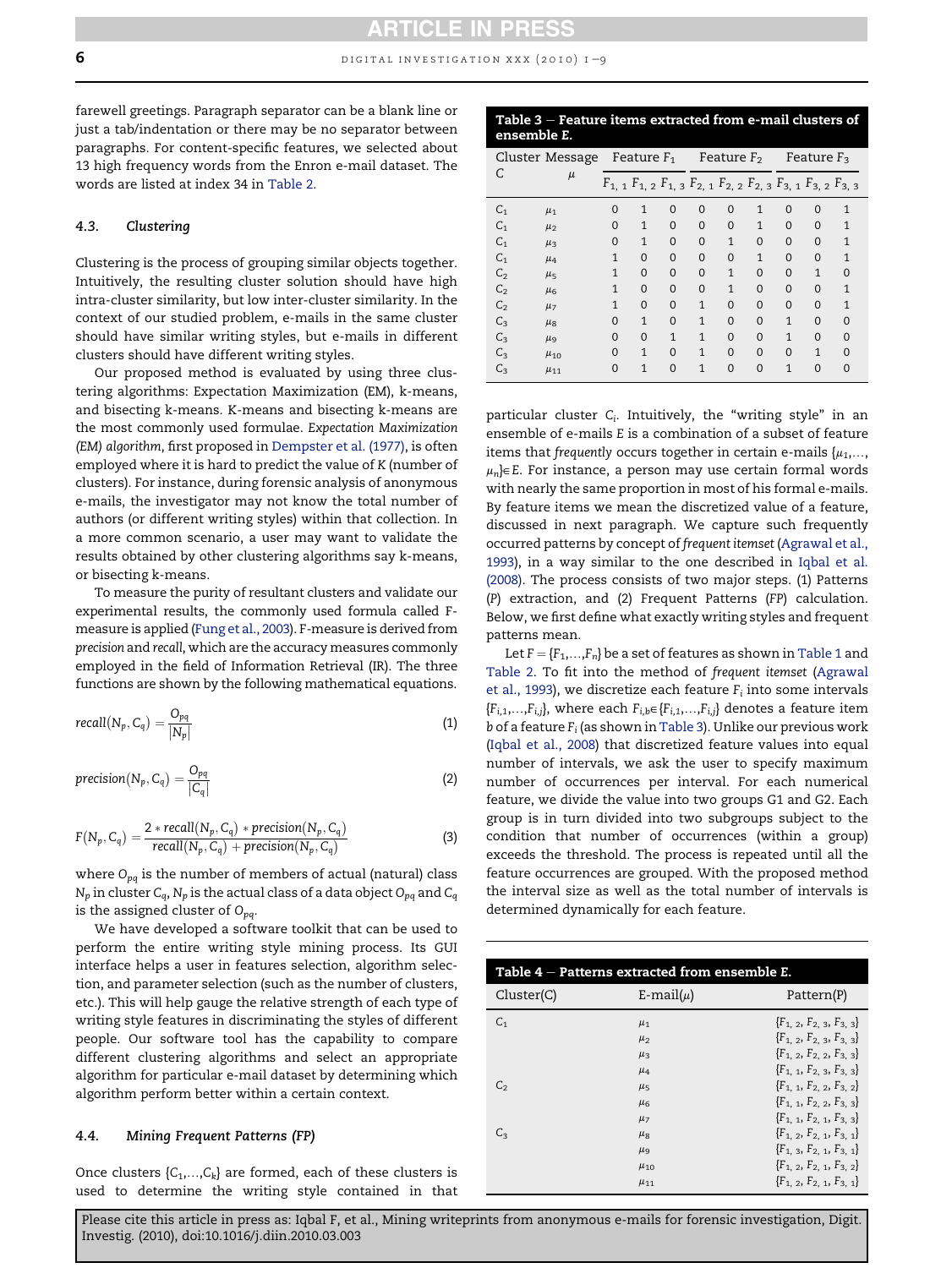#### DIGITAL INVESTIGATION XXX  $(2010)$   $1 - 9$   $7$

<span id="page-6-0"></span>Let  $P \subseteq F$  be a set of feature items called a pattern. An e-mail  $\mu$  contains a pattern P if P  $\subseteq \mu$ . A pattern that contains q feature items is a q-pattern. For example, as depicted in [Table](#page-5-0) [4](#page-5-0), pattern  $P = \{F_{1, 2}, F_{2, 3}, F_{2, 3}\}\$ , as extracted from e-mail  $\mu_1$  is a 3pattern. The support of a pattern P is the percentage of e-mails in  $E_i$  that contain P. A pattern P is a frequent pattern in a set of emails  $E_i$  if the support of P is greater than or equal to some user-specified minimum support (threshold). The writing pattern, found in a cluster  $C_i$ , is represented as a set of frequent patterns, denoted by FP  $(C_i) = \{F_{1, 1},...,F_{m,n}\}$ , extracted from e-mails  $E_i$  contained in cluster  $C_i$ . Where integers m and n represent feature number and interval number, respectively.

We use a running example to explain the above concepts of our proposed writing style mining approach. Suppose at the end of clustering phase we have three clusters,  $C_1$  with  $\{\mu_1, \mu_2,$  $\mu_3$ ,  $\mu_4$ } e-mails, C<sub>2</sub> with { $\mu_5$ ,  $\mu_6$ ,  $\mu_7$ } e-mails, and C<sub>3</sub> containing  $\{\mu_8, \mu_9, \mu_{10}, \mu_{11}\}$  e-mails, as shown in [Table 4.](#page-5-0) The presence of a feature item within an e-mail is indicated by a '1' in the respective cell and vice versa. The extracted patterns of each e-mail  $\mu_i$  and the associated cluster  $C_i$  are shown in [Table 4](#page-5-0). Its worth mentioning that discretization of the extracted features  ${F_1, F_2, F_3}$  into respective feature items is done after the clustering phase.

Now, to calculate frequent patterns for each cluster, we assume that the user defined min\_sup = 0.4. It means that a pattern  $P = \{F_{1, 1},...,F_{m,n}\}\$ is frequent if at least 40% of e-mails within a cluster  $C_i$  contain all feature items in P. For instance, pattern  ${F_{1,2}, F_{2,3}, F_{3,3}}$  is a frequent pattern because at least 3 and/or 4 e-mails of cluster  $C_1$  contain this pattern. On the other hand pattern  ${F_2, 2}$  is contained in only one e-mail of the same cluster and therefore is not a frequent pattern. Similarly, pattern  ${F_{1, 2}, F_{2, 1}, F_{3, 1}}$  appears in at least three out of four emails of cluster  $C_3$  and so is a frequent pattern.

In contrast, each of the patterns  ${F_{1,3}}$  and  ${F_{3,2}}$  appears in only one e-mail of the associated cluster and thus are not frequent patters.  ${F_{1,2}, F_{2,1}, F_{3,1}}$  and  ${F_{1,3}}$  are 3-frequent patterns and 1-frequent patterns, respectively. In our example, applying min\_sup  $= 0.4$  means that a pattern is a frequent pattern if it is contained in at least two out of three and/or four e-mails. All the frequent patterns and their associated e-mails/ clusters, extracted from ensemble E, are shown in Table 5.

#### 4.5. Writing styles

A writeprint should uniquely identify an individual. Patterns that are shared by more than one clusters are dropped. For instance, in our example  $F_{1,2}$  is shared by cluster  $C_1$  and  $C_3$ while  ${F_{3, 3}}$  is common among  $C_1$  and  $C_2$ . Therefore, both patterns  ${F_{1, 2}}$  and  ${F_{3, 3}}$  are deleted from concerned clusters. The remaining frequent patterns constitute the unique (or near to unique) writeprints  $\{WP_1, WP_2, WP_3\}$  as mined from

| Table $5$ – Frequent patterns (FP) extracted from ensemble $E$ . |                                                                                                 |  |  |
|------------------------------------------------------------------|-------------------------------------------------------------------------------------------------|--|--|
| Cluster (C)                                                      | Frequent Patterns (FP)                                                                          |  |  |
| C <sub>1</sub><br>C <sub>2</sub><br>$C_{3}$                      | ${F_{1,2}, F_{2,3}, F_{3,3}}$<br>${F_{1,1}, F_{2,2}, F_{3,3}}$<br>${F_{1,2}, F_{2,1}, F_{3,1}}$ |  |  |

| Table $6$ – Writing styles (WS) mined from ensemble E. |                                              |  |  |
|--------------------------------------------------------|----------------------------------------------|--|--|
| Cluster $(C)$                                          | Writing styles (WS)                          |  |  |
| C <sub>1</sub>                                         | ${F_{2,3}}$                                  |  |  |
| C <sub>2</sub><br>C <sub>3</sub>                       | ${F_{1,1}, F_{2,2}}$<br>${F_{2,1}, F_{3,1}}$ |  |  |

clusters  $C_1$ ,  $C_2$ , and  $C_3$ , as shown in Table 6. From these results we conclude that the e-mail ensemble E contains e-mails of 3 suspects. The distinct writeprints  $\{WP_1,...,WP_k\}$  are used for identifying the true author of a malicious e-mail, as described in [Iqbal et al. \(2008\).](#page-8-0)

### 5. Experiments and evaluation

Our goal in this section is to evaluate our proposed method and to analyze whether it can precisely identify the different writing styles of an e-mail collection. The set of experiments need to be designed such that to find answers to the following questions. Which of the clustering algorithm perform better than others for a given e-mail dataset? What is the relative strength of each of the four different types of writing features? What is the effect of varying the number of authors on the experimental results? In our experiments, we also investigate the effects of varying the number of e-mail messages per author on clusters quality.

We have performed three sets of experiments. (1) To evaluate stylometric features in terms of F-measure we applied clustering over nine different combinations of these features. (2) Varying the number of authors while keeping other parameters (messages per author and features) constant. (3) In the third set of experiments we check the effects of number of messages per author.

In all the three set of experiments three different clustering algorithms, namely EM, k-means, and bisecting k-means were applied. Different feature combinations are  $\{T_1, T_2, T_3, T_4,$  $T_1 + T_2$ ,  $T_1 + T_3$ ,  $T_2 + T_3$ ,  $T_1 + T_2 + T_3$ ,  $T_1 + T_2 + T_3 + T_4$ , }, where  $T_1$ ,  $T_2$ ,  $T_3$  and  $T_4$  represent lexical, syntactic, structural, and content-specific features respectively.



### Fig.  $2 - F$ -Measure vs. Feature Type and Clustering Algorithms (Authors  $= 5$ , Messages  $= 40$ ).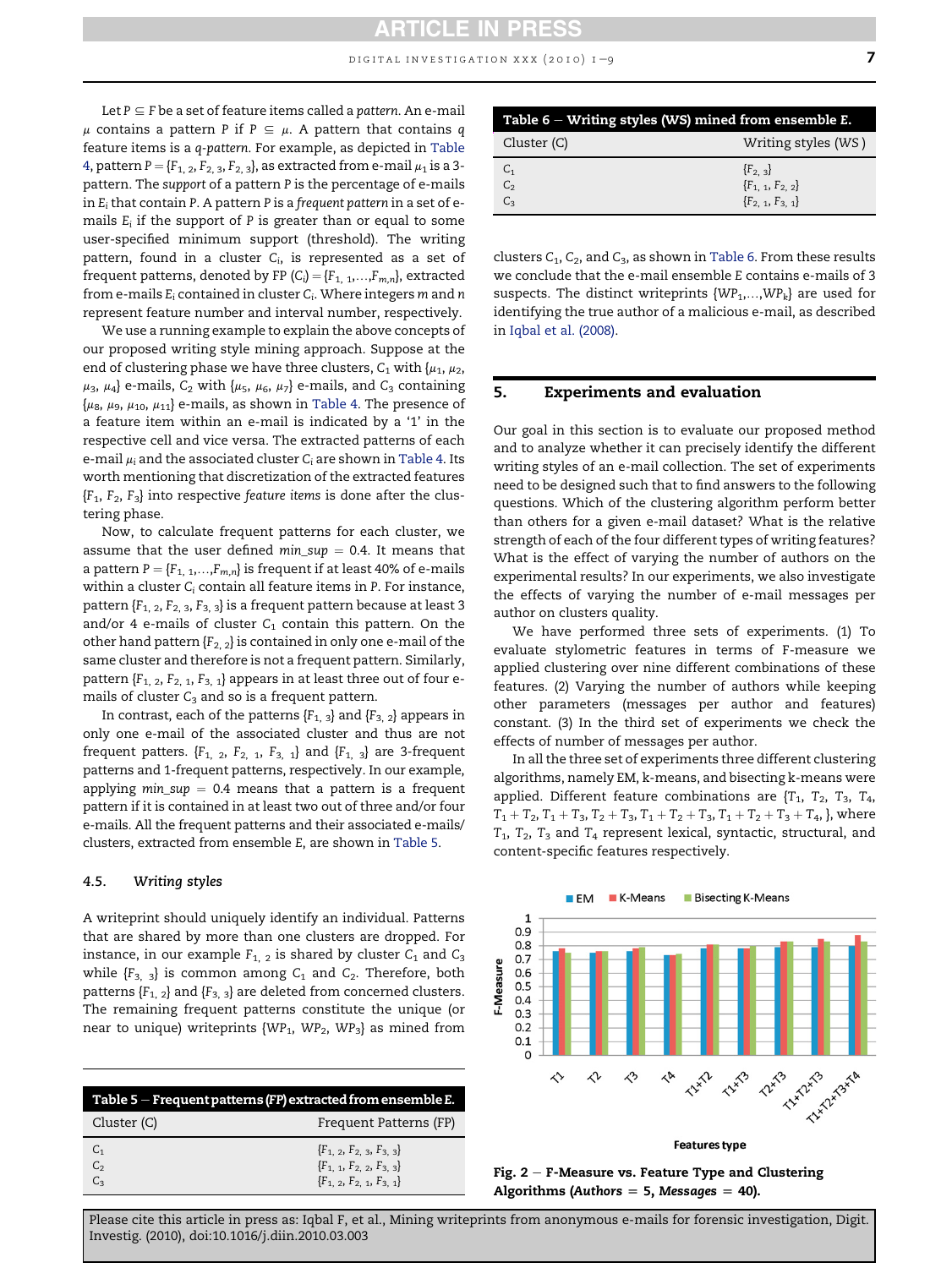<span id="page-7-0"></span>**8 digital investigation xxx** (2010) 1-9

We used a real-life e-mail data: Enron E-mail Dataset ([Cohen, 2004](#page-8-0)), which contains 200,399 e-mails of about 150 employees of Enron corporation (after cleaning). We randomly selected h employees from the Enron e-mail dataset, representing h authors  $\{A_1,...,A_h\}$ . For each author  $A_i$ , we selected x of Ai's e-mails. Where h varies from three to ten while value of x is selected from {10, 20, 40, 80, 100}.

In the first set of experiments, we have selected 40 e-mails from each one of the five authors. The results of the three clustering algorithms are shown in [Fig. 2](#page-6-0). It illustrates that the value of F-measure spans from 0.73 to 0.80 for EM, from 0.73 to 0.88 for k-means, and from 0.75 to 0.83 for bisecting k-means. The better results of k-means and bisecting k-means over EM (in this set of experiments) indicate that knowing the number of clusters K, one can obtain better results. Results of k-means are better than bisecting k-means. Initially these results seemed unexpected which were later on validated after completing all sets of experiments. K-means performed better as compared to bisecting k-means for upto 40 e-mails per author. By increasing e-mails beyond 40 for each author the accuracy of bisecting k-means started increasing. It seems that bisecting k-means is more scalable than EM and k-means.

Looking at the individual features,  $T_4$  (content-specific features) performed poorly while  $T_3$  (structural features) produced very good results. These two trends are matching to the previous stylometric studies. The best results are obtained by applying k-means on  $T_1 + T_2 + T_3 + T_4$ , combination of all four types of features. By adding contents-specific features to  $T_1 + T_2 + T_3$ , we do not see any noticeable improvement in the results of EM and bisecting k-means. The selected keywords are probably common among e-mails of the selected authors. Another important observation is that  $\{T_2 + T_3\}$  results are better than any other two features combination (such as  $T_1 + T_2$  and  $T_1 + T_3$ ).

In the next set of experiments the number of authors (five) and features set  $(T_1 + T_2 + T_3 + T_4)$  were kept constant. The value of F-measure increases with increasing the number of emails per author, as shown in Figs. 3 and 4. K-means and bisecting k-means achieve 90% purity for 40 messages per author while EM results are inconsistent. Increasing the number of messages per author beyond 40 negatively affect all the three algorithms. Among the three, EM drops faster than







Fig.  $4 - F$ -Measure vs. Number of authors and Clustering Algorithms (Messages = 100, Features =  $T_1 + T_2 + T_3 + T_4$ ).

the other two, and bisecting k-means is more robust compared to simple k-means. These results explain the relative behavior of these algorithms in terms of scalability.

In the third set of experiments (depicted in Fig. 4), we considered  $T_1 + T_2 + T_3 + T_4$  features and picked up 100 emails for each author. Value of F-measure reaches 0.91 for bisecting k-means for all the combinations in this set of experiments. Accuracy of all the three clustering models drops as more authors are added to the experimental design.

The best accuracy is achieved by applying k-means over a combination of all four feature types when e-mails per user is limited to 40. Bisecting k-means is a better choice when there are more authors and the training set is larger. Taking into account the topic of discussion, better results can be obtained by selecting domain-specific words carefully. One way could be to identify author-specific keywords by apply content-based clustering on e-mails of each author separately. Results of EM are insignificant and are hard to improve by parameter tuning.

# 6. Conclusion

We have developed an e-mail analysis framework to extract different writing styles from a collection of anonymous emails. Our proposed method first clusters the given anonymous e-mails based on the stylometric features and then extracts unique (near to unique) writing styles from each resultant cluster. This will help the investigator to learn about the potential authors of anonymous e-mail dataset. The writing styles in terms of feature patterns provide more concrete evidence than producing some statistical numbers. Our experimental results show that clustering is an appropriate technique for grouping e-mails on the basis of stylometric features.

The decreased accuracy of the three clustering techniques due to increase in the number of candidate authors and sample size indicates scalability issues. Therefore, the need is to investigate more robust clustering techniques. Moreover, existing features list need to be expanded by including idiosyncratic features and using combined features approach (see ([Gamon, 2004](#page-8-0))).